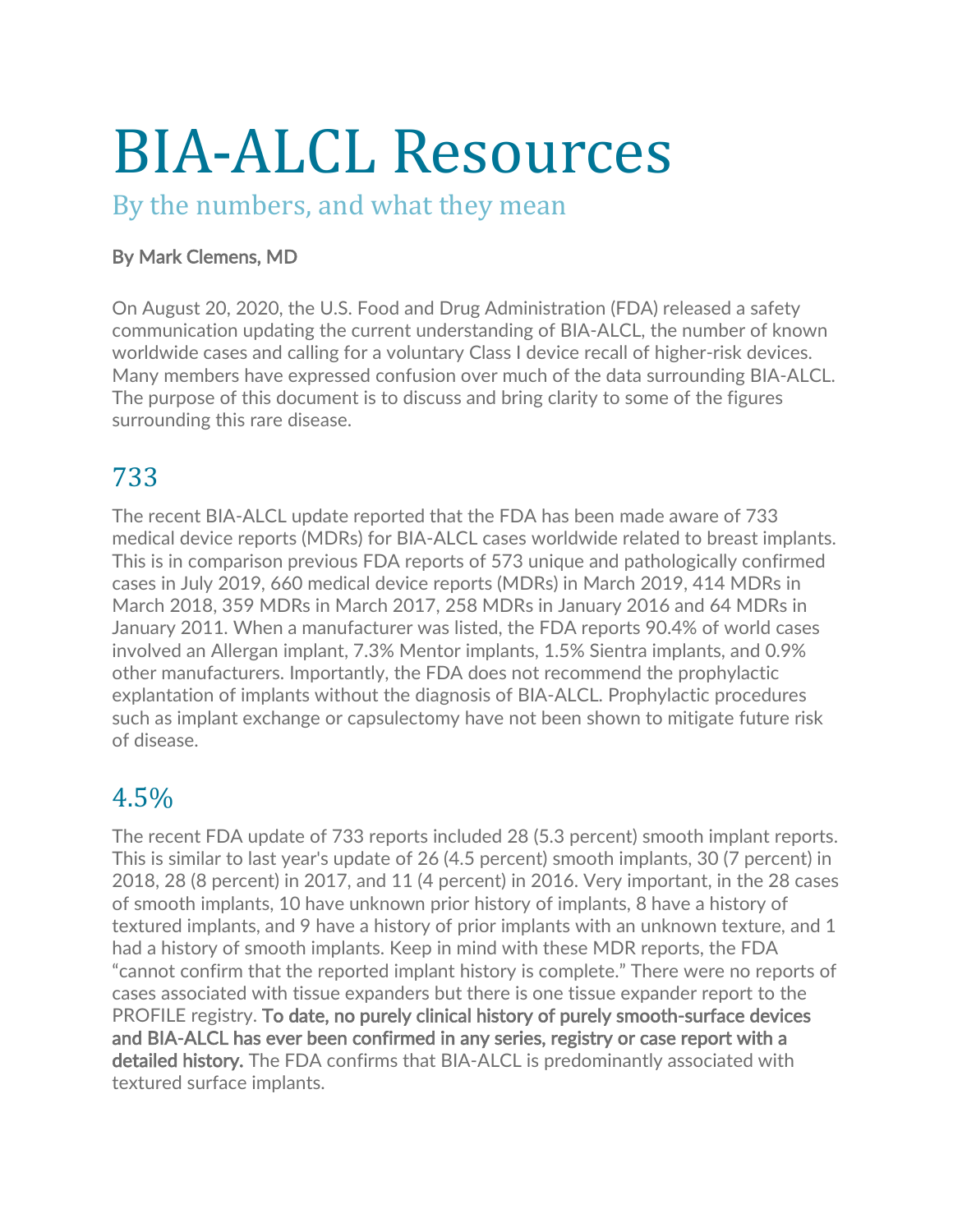# 36

The FDA reports 36 unique deaths worldwide. While seroma is the most common presentation for all BIA-ALCL cases (53%), a capsular mass was the most common presentation among the deaths (39%) likely indicating more advanced and invasive disease.

# 166

166 confirmed United States cases have been reported to the PROFILE registry. The PROFILE registry is a joint collaboration between the FDA and ASPS/PSF to prospectively track BIA-ALCL patients. Based upon a global network of international plastic surgery societies sharing tracking of cases, ASPS is now aware of 885 unique cases worldwide.

# 1:355-86,029

The current published lifetime risk of BIA-ALCL is estimated to be a range of 1:355- 1:86,029 based upon variable risk with different manufacturer types of textured implants. US Epidemiology was reported in 2017 with an overall textured implant risk of 1:30,000 Importantly, this was an average number across both Allergan and Mentor textured implants which were demonstrated to have a 6:1 ratio. BIA-ALCL cases from the Allergan prospective CA/CARE trial have been reported to demonstrate a risk of 1:2,207 with Allergan Biocell. This year, researchers in Australia and New Zealand reported a 1:3,345 risk with Allergan Biocell and a 1:86,029 risk with Mentor Siltex. Worldwide clusters of disease have been reported and importantly represent heightened disease awareness and excellent long-term surveillance at these centers. Unfortunately a growing narrative exists of misattributing clusters to "lapses in surgical technique" and "poor institutional hygiene" without any supportive data, which chastens surgeons and discourages the reporting of cases. To date, no operative strategy has been shown to decrease or affect the future risk of BIA-ALCL.

# 1,400

There are 1,400 patients per year diagnosed with ALCL. ALCL is a family of diseases from the very aggressive systemic ALCL to the indolent lymphoproliferative disorder primary cutaneous ALCL. For the first time in 2016, the World Health Organization added BIA-ALCL as a provisionally recognized lymphoma to the family of existing ALCL. It is important to differentiate BIA-ALCL from primary lymphoma of the breast which is predominantly a B-cell lymphoma with an incidence of approximately 1:4 million. ALK+ disease and B cell pathology should be concerning for primary lymphoma of the breast rather than BIA-ALCL.